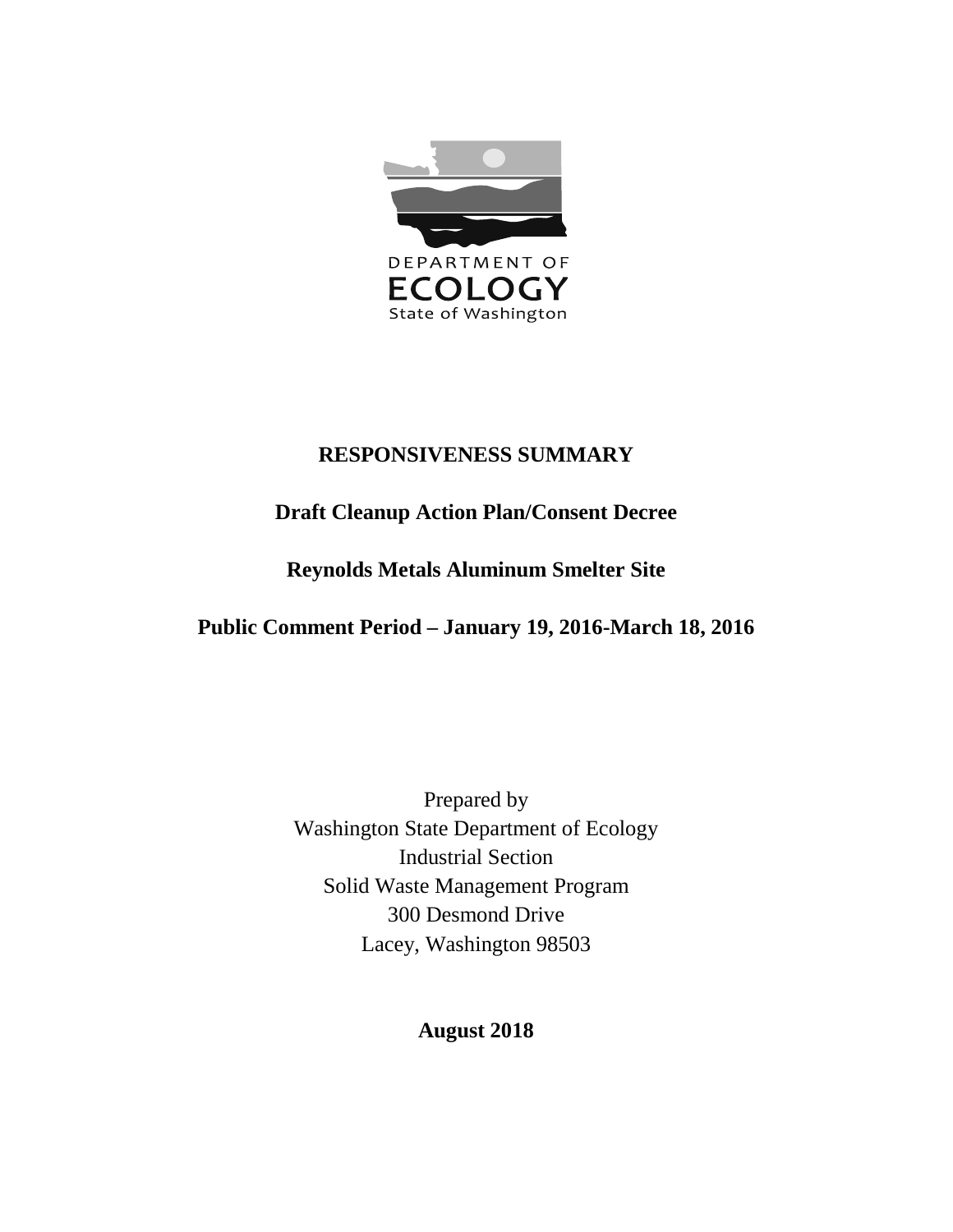# **Introduction**

This document addresses questions and comments received by the Department of Ecology (Ecology) during the public comment period on the Cleanup Action Plan (CAP), Consent Decree (CD), and State Environmental Protection Act (SEPA) Determination for site cleanup at the former Reynolds Metals Aluminum Smelter in Longview, Washington. The CD requires site cleanup and the CAP specifies cleanup standards and how to do the cleanup. The SEPA determination is based on the possible environmental impacts that may result because of the cleanup. As the SEPA lead agency, Ecology determined that the proposed cleanup actions will not have a probable significant adverse impact on the environment and therefore an environmental impact statement (EIS) is not required.

Ecology published notice of an opportunity to comment on the CAP, CD and SEPA determination in *The* (Longview) *Daily News* on January 12, 2016. In the notice, Ecology invited public review of the Draft CAP, SEPA and CD and provided a 60-day public comment period. Ecology held a public open house at the Cowlitz County PUD on February 2, 2016. Ecology held a second public open house, followed by a public meeting and a formal public hearing on these actions at the Kelso Red Lion Hotel on March 9, 2016. The deadline for submittal of written comments was March 18, 2016.

Comments received from the Yakama Nation during the public comment period resulted in additional research and discussion among several parties. The CD, CAP, and Compliance Monitoring and Contingency Response Plan (CMCRP) have been revised in response to the comments. To view the revised CD, CAP, and CMCRP, please go to Ecology's site webpage at https://fortress.wa.gov/ecy/gsp/Sitepage.aspx?csid=11796.

A total of 142 comments were received by Ecology during the comment period. We compiled and grouped the comments in this responsiveness summary where appropriate to save time and space. Comments appear in italicized text, followed by Ecology's response in regular text.

# **Comments and Responses**

#### **Comment:**

*Several commenters wanted an additional permeable reactive barrier (PRB) wall to be installed in the northeast corner of the Reynold's property.*

# **Ecology Response:**

The installation of a PRB in the northeast corner of the Reynolds property is not justified. The Consolidated Diking Improvement District (CDID) ditch is approximately 375 feet north of Fill Deposit A - Site Unit 7 (SU7) and two monitoring wells, G4-S and G4-D, are approximately 250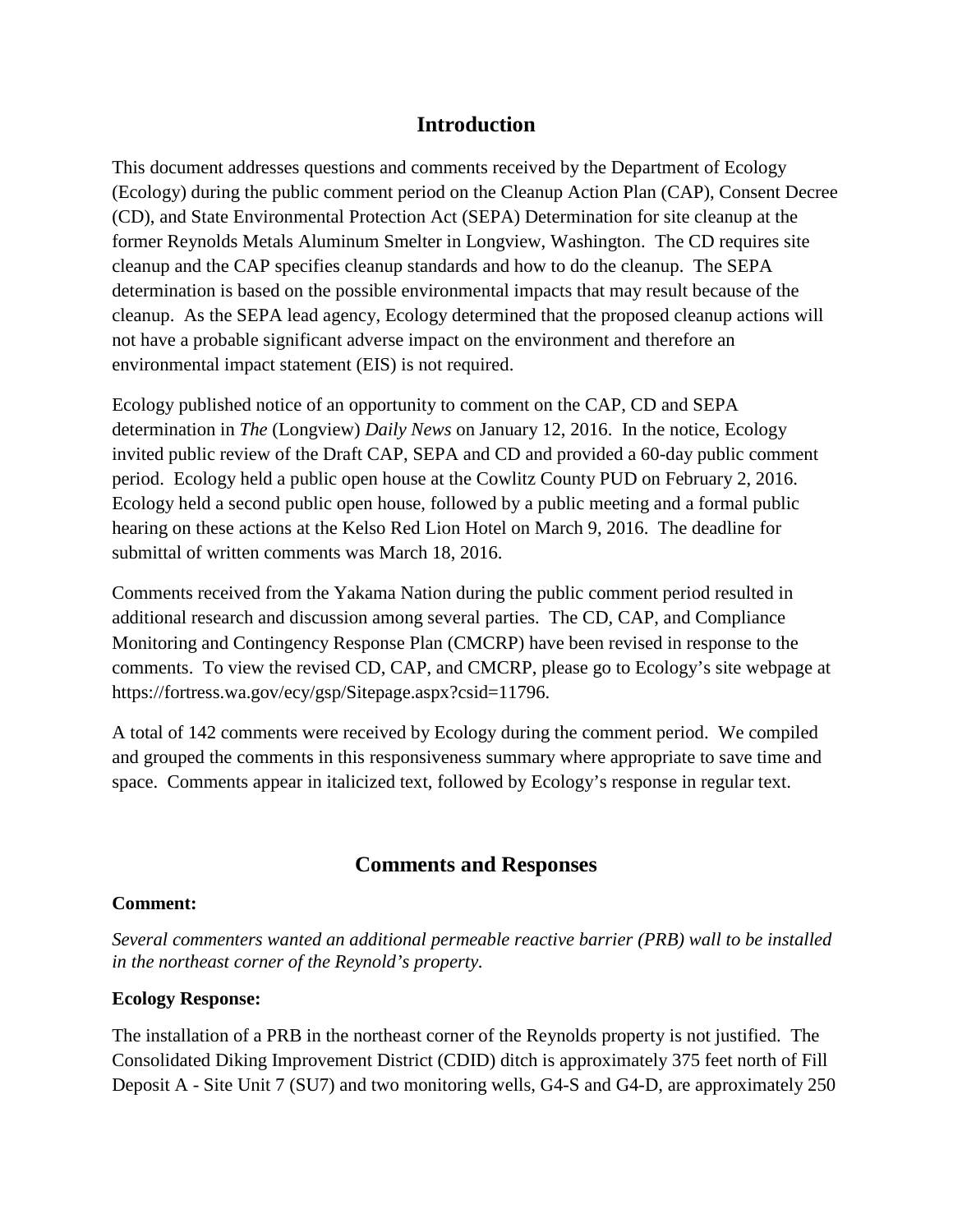feet north of SU7. Long term groundwater monitoring for fluoride at monitoring wells G4-S and G4-D has shown very low concentrations (below cleanup levels) and extensive sampling of the surface water in the CDID ditch in the northeast corner of the site has not shown any exceedance of cleanup levels for the chemicals of concern at the site. Monitoring has shown that fluoride and PAHs have limited mobility and are not impacting down-gradient groundwater or surface water quality.

At this site, natural attenuation processes limit the migration of fluoride both laterally and vertically. Geochemical processes cause fluoride to separate out as fluorite and fluorapatite, reducing migration. After surface deposits are capped with low permeability soil, it is even less likely that contaminants will migrate in the groundwater and reach the CDID ditch.

Following cleanup construction, the only site unit in the east groundwater area of the site in contact with groundwater will be SU7. Years of groundwater monitoring has not shown any contamination migrating towards the CDID ditch, and monitoring wells are in place to continue to check that contaminants in the site unit are not migrating to CDID surface water. The cap on SU7 will further limit infiltration of precipitation making it even more unlikely that migration will occur in this area of the site. The responsible parties will also be monitoring the groundwater in the northeast corner of the site on a long term basis.

In addition to the monitoring required under the terms of the CD, the City of Longview and Millennium are developing an agreement to provide for additional monitoring of groundwater at up to three onsite wells. This may include production well #4 and the G4S and G4D wells in the northeast corner of the site.

If groundwater monitoring by the City or the responsible parties indicates migration of contaminants, contingent actions will be triggered by the CAP and CD.

# **Comment**:

*Many commenters want this site cleaned up completely (ZERO IMPACT) and not just to Alternative 4 conditions.*

# **Ecology Response:**

Under the Model Toxics Control Act, Chapter 70.105D RCW, an owner or operator of a facility is liable for all remedial action costs, including Ecology oversight costs, and for all natural resource damages resulting from the releases or threatened releases of hazardous substances. Washington's cleanup rules require that all cleanups must protect human health and the environment. Ecology is required to select a remedy that is permanent to the maximum extent practicable and is capable of being designed, constructed and implemented in a reliable and cost effective manner. The costs of Alternatives 5 and 6 were found to be disproportionate to the amount of environmental benefit achieved compared to Alternative 4. Ecology determined that Alternative 4 was the most cost effective and permanent to the maximum extent practicable.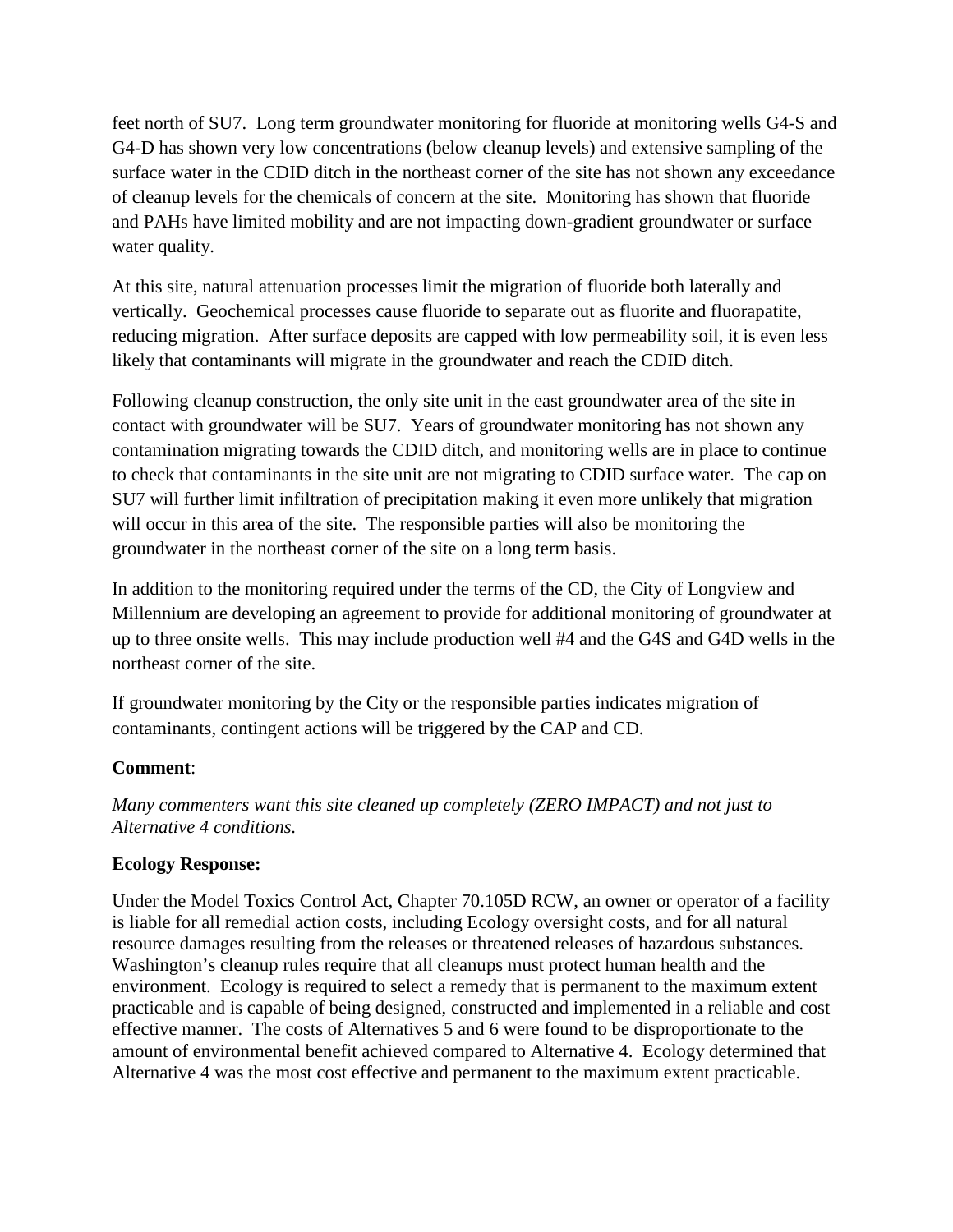Ecology implements the Model Toxics Control Act (MTCA), and this law requires that all cleanups protect human health and the environment. This law gives the department authority to take remedial actions or to order persons to conduct remedial actions when a release of hazardous substances has occurred. At the former Reynolds Metals Aluminum Smelter site, Northwest Alloys, Inc. and Millennium Bulk Terminals-Longview, LLC, are Potentially Liable Persons (PLPs) under MTCA and will be required to complete remedial action and long term monitoring and maintenance at this site when the CD is entered into the court. Ecology is required to set cleanup levels according to the current and potential future land and resource uses for the site, which in this case is industrial use. Ecology cannot order a PLP to cleanup a site to its original state; i.e. "ZERO IMPACT", if that condition is beyond what MTCA regulations require.

# **Comment:**

*Many commenters said Ecology must ensure that Alcoa provides comprehensive, courtenforceable financial assurances for cleanup, post-cleanup monitoring, and any newly discovered pollution.*

# **Ecology Response:**

The cleanup of the Reynolds Metals Aluminum Smelter site is a priority for Ecology. The responsible parties and Ecology have negotiated a draft CAP which specifies cleanup standards and describes how to do the cleanup, as well as a CD which is a legally enforceable document by the courts requiring site cleanup. The CD requires that the responsible parties maintain financial assurance for the cleanup and long term monitoring and maintenance to make sure the cleanup actions remain effective.

The CD, once it is entered into the court, will require the liable parties to provide financial assurance to ensure that money is available to monitor and maintain the cleanup for the long term. The financial assurance requirements will be binding and enforceable by the court. If the parties fail to comply with the requirements, Ecology can ask the court to enforce the CD.

If additional contamination is found during cleanup activities or at a later date, the responsible parties will be required to investigate and clean it up as necessary. Contingency funds are builtinto the financial assurance estimate in case additional pollution is discovered during cleanup construction or at a later date. Ecology reviews cleanup costs and financial assurance amounts annually to check that the amount of coverage is sufficient.

# **Comment:**

*Several commenters want this site cleaned up so only environmentally friendly and health conscious businesses will be allowed.*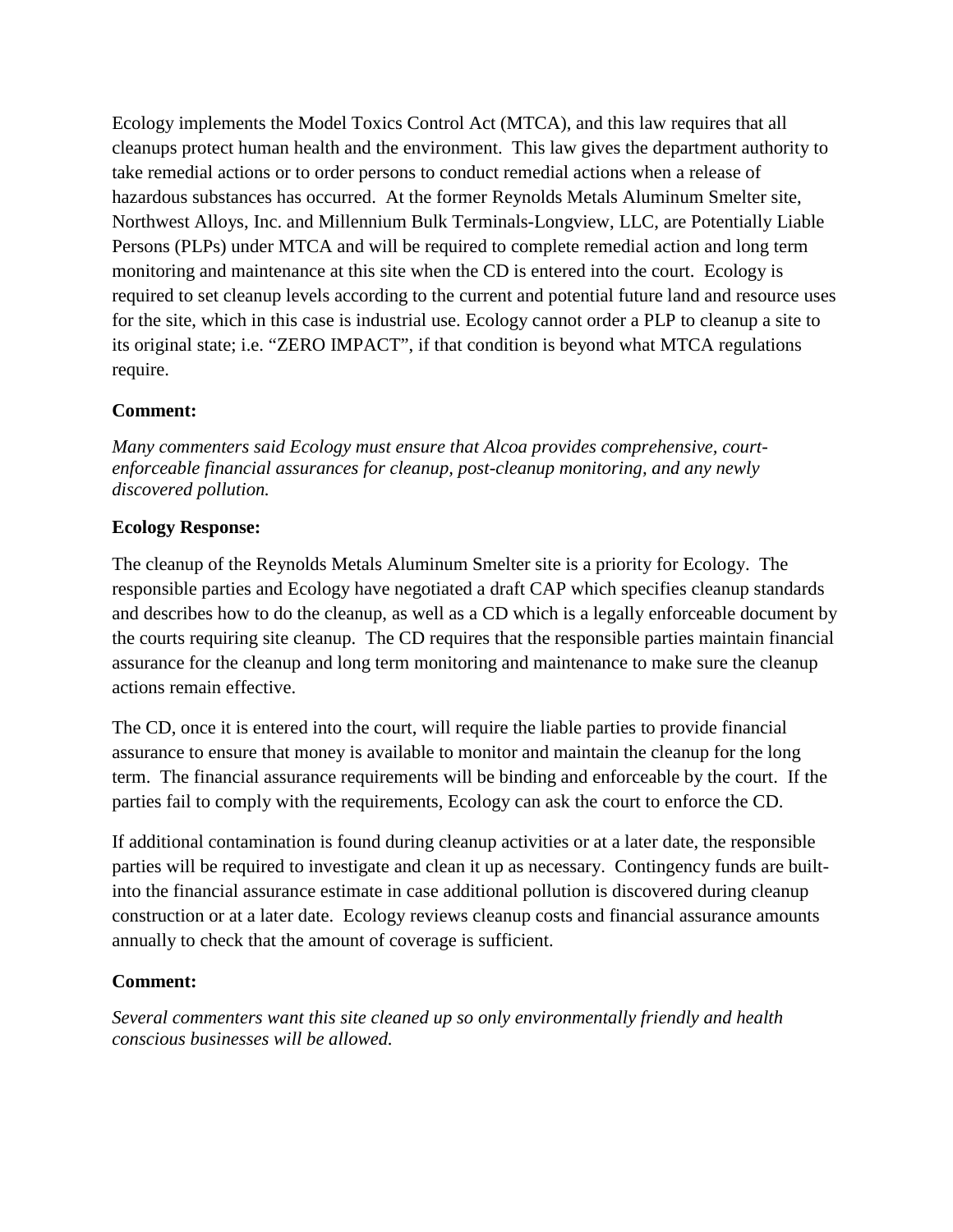# **Ecology Response:**

MTCA specifies Ecology's powers and duties to require cleanup. Ecology can require responsible parties to conduct remedial actions for releases or threatened releases of hazardous substances. However, Ecology cannot go beyond the authority established in the law or require actions that are not consistent with the rules.

Ecology must apply industrial clean-up standards at properties zoned for industrial use. County authorities decide zoning. A property cleaned up to industrial standards cannot be converted to non-industrial uses without approval from Ecology and an opportunity for public review and comment.

Ecology must also follow the remedy selection process and criteria specified in MTCA. This process includes a disproportionate cost analysis that compares the costs and environmental benefits of cleanup alternatives. The analysis for this site concluded that the additional costs incurred for Alternatives 5 and 6 do not add proportionate environmental benefits. Therefore, these alternatives were not considered cost effective and permanent to the maximum extent practicable. While some commenters believe that alternatives that would enable a wider range of redevelopment (i.e., non-industrial) should be favored, the MTCA rules do not include this type of preference.

# **Comment**:

*Several commenters want leak detectable covers instead of low permeable caps.*

# **Ecology Response:**

Municipal solid waste and other types of landfills are typically designed to include a liner underneath the waste to catch rainwater and leachate during operation of the landfill, and then they are capped when the landfill closes. These landfills take in organic materials during their operation that can break down into liquids called leachate, and the lower liner stops the leachate from reaching groundwater. These landfills often include a leak detection system to detect leachate if it migrates past the liner.

There are no organic materials in the Reynolds Metals landfills or in the surface deposits that can break down and form leachate such as that found in municipal solid waste landfills. Ecology is requiring that NW Alloys and Millennium install a low permeability cover over the surface deposits to help prevent rainfall from reaching the contaminated material, but not a lower liner.

It appears that the existing groundwater contamination is not migrating even without a top cover or lower liner. The calcium in the soil is chemically reacting with fluoride to keep the contamination in the groundwater from migrating. The requirement to install a top cover is to help prevent additional groundwater contamination. There are requirements in the CAP to routinely inspect and maintain the covers to ensure that they are preventing infiltration of rainwater through the landfills.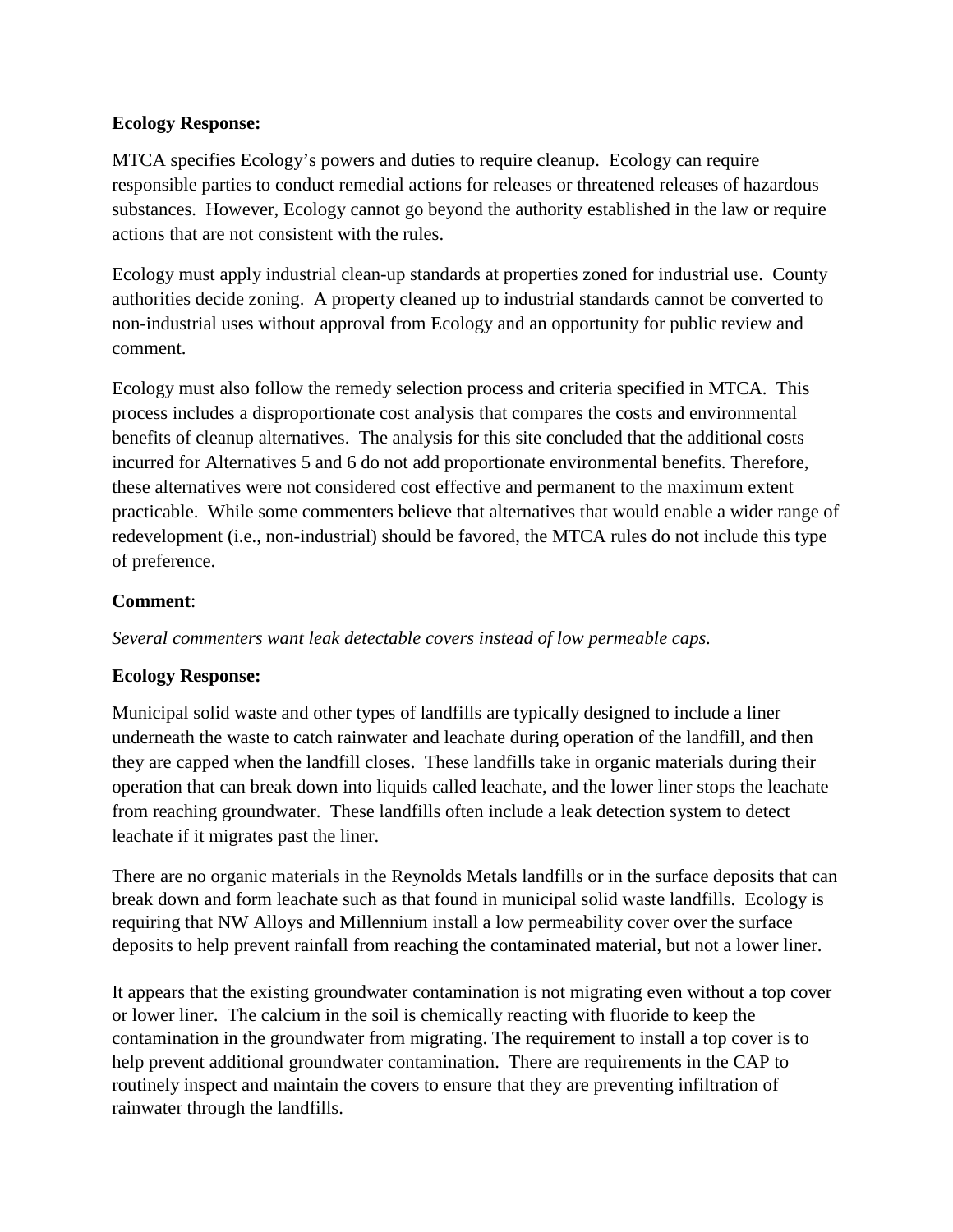# **Comment:**

*Several commenters want to see the waste taken offsite.*

#### **Ecology Response:**

MTCA rules establish cleanup standards and requirements to protect the state's citizens and environment. Cleanup standards are comprised of "cleanup levels" and "points of compliance". The cleanup levels establish the concentration of a particular hazardous substance that is protective of human health and the environment, and the points of compliance designate the locations where cleanup levels must be met. MTCA does not require that all risk be eliminated, but contamination remaining onsite must no longer pose an unacceptable threat to human health or the environment. While all cleanup actions must be protective, the MTCA rules require costs to be considered. When choosing amongst remedial alternatives, MTCA doesn't require more expensive remedies unless the benefits are commensurate with costs.

Cleanup standards are based on the use of a property. Ecology is required to apply industrial cleanup standards at industrial properties such as the former Reynolds Metals site. Industrial properties cleaned up to industrial standards cannot be converted to nonindustrial uses without Ecology's approval and the opportunity for public review and comment. Also, industrial properties cleaned up to industrial standards must not pose a threat to human health or the environment in adjacent nonindustrial areas when hazardous substances remain at the property after cleanup. Ecology must ensure that human health and the environment are protected but does not have authority to require the removal of 100% of site contaminants if lower cost alternatives will address the risk.

As was determined during the remedial investigation/feasibility study, the costs of removing all contaminated soil from this site are disproportionate to the additional environmental benefits that would be achieved when compared to Alternative 4. Ecology must choose the less expensive alternative when environmental benefits are similar.

# **Comment:**

*Several commenters want monitoring performed by independent parties instead of by the responsible parties.*

# **Ecology Response:**

The CAP and CD require that all remediation work performed at the site be under the direct supervision of a professional engineer or a qualified technician under the direct supervision of a professional engineer. The professional engineer must be registered by the State of Washington, except as otherwise provided for in RCW 18.43.130. The contractors hired by NW Alloys and/or Millennium to do the cleanup work will have to meet this requirement. The contractors will also need to have 40 hour hazardous materials training and meet other applicable health and safety requirements.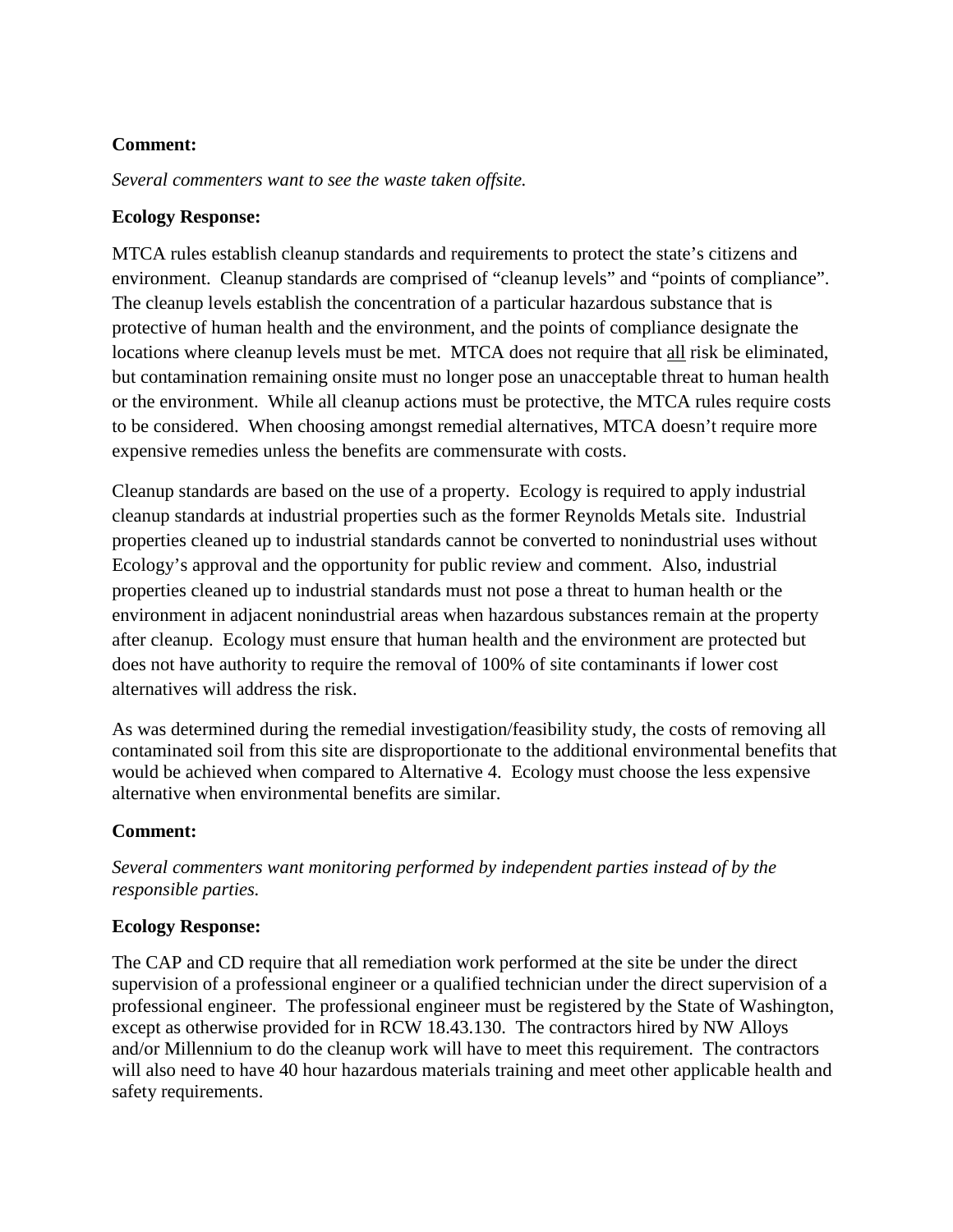The groundwater and surface water monitoring must be performed by a qualified professional hired by the responsible parties. Ecology will review monitoring reports produced as a result of this work to ensure that human health and the environment continue to be protected. Ecology will oversee the cleanup work to ensure that applicable state and federal laws and regulations are complied with. Ecology will conduct regular site visits and be in regular contact with the responsible parties to ensure that cleanup activities are being properly performed. Under the terms of the CD, Ecology also retains the right to conduct independent monitoring if warranted.

# **Comment:**

*Several commenters expressed concern that the taxpayers would end up paying for this cleanup.*

#### **Ecology Response:**

The responsible parties at the Reynolds Site will be obligated to complete the required consolidation of surface deposits, construction of low permeability caps, installation of the Permeable Reactive Barrier walls, and perform long term monitoring and maintenance when the consent decree is entered into the court. Under the CD, the Reynolds Metals responsible parties are required to maintain financial assurance to cover the costs of these activities and it will be enforceable by the court. Ecology will review the financial assurance annually to ensure that there is sufficient coverage at all times. There is funding built into the financial assurance estimate for contingencies like the discovery of unknown contamination. Therefore, it is not anticipated that taxpayers will be asked to pay for this cleanup.

# **Comment:**

*Several commenters were concerned that seismic activity could result in levee failure which could lead to groundwater or surface water contamination, and want to know if this was considered.*

#### **Ecology Response:**

Many areas in the State of Washington are designated as being in a seismic impact zone by the United States Geological Survey (USGS), and Longview is included in that designation. Seismic zones are defined as areas where there is at least a 10 percent probability that horizontal seismic accelerations equal to or greater than 0.1 g (acceleration of gravity at the earth's surface) will occur within a 250-year period.

A slope stability and deformation analysis will be performed for the landfills and surface deposits at this site as part of the engineering design to verify that the low permeability caps will remain protective following a seismic event. The CAP also requires supplemental surveys and, if applicable, corrective measures after extreme events such as earthquakes.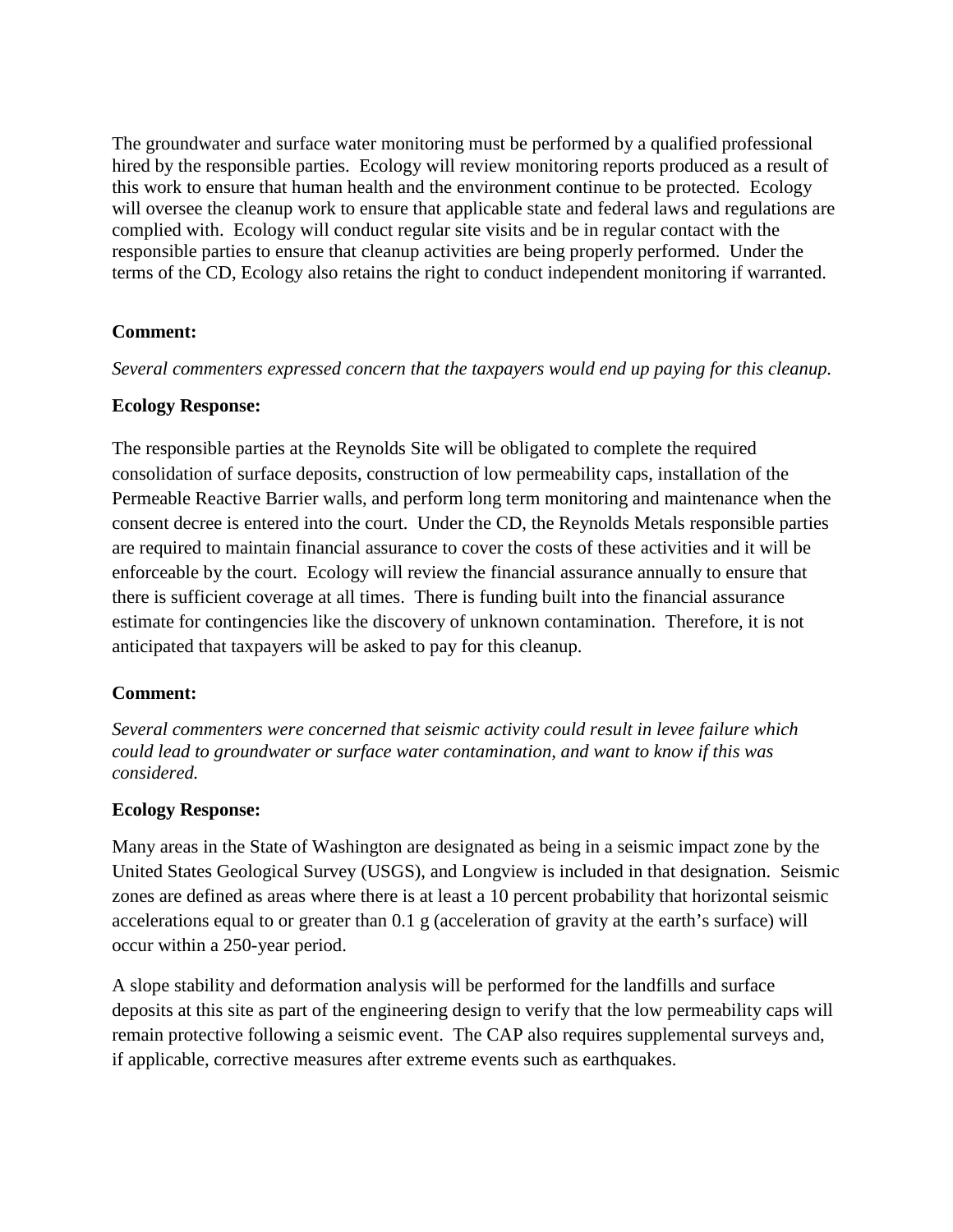The Consolidated Diking Improvement Districts (CDIDs) were established to protect communities such as Longview from flooding. The efforts include both protection from external flooding from rivers as well as internal flooding from storm drainage runoff. Periodic inspections and re-certification of the levees by CDID staff and the Army Corps of Engineers ensures this protection is maintained over the long term.

# **Comment:**

*One commenter asked if hydrogeologic studies have been done to ascertain how a mudflow from Mount St. Helens would affect the site.*

# **Ecology Response:**

Site-specific hydrogeologic studies focused on how a mudflow from Mount St. Helens would affect the site have not been performed. However, historical events that affected conditions at the Site were reviewed, including the period during the 1980 eruption of Mount St. Helens. That eruption resulted in a mud-flow depositing approximately 40 million cubic yards of material in the Columbia River near the Site, but no flooding impacts occurred at the Site. Water levels in the Columbia River remained roughly the same before and after the eruption, and there were no long-term changes that were expected to impact hydrogeologic conditions at the Site.

At the former Reynolds Metals site, the Consolidated Diking Improvement District (CDID) flood control levee provides flood protection to the site from both the Columbia River and the Cowlitz River. The levee also protects the Site and Longview from elevated current velocities in the Columbia River during flood events. The levee is approximately 32 feet above sea level and protects the landfills and fill deposits on site from scour or erosion during flood events with recurrence intervals of greater than 500 years. If the river were to overtop the levee and fill deposits and landfills at the Site became saturated for a relatively short time period during a major flood, scouring would not be expected. Since the natural geochemistry at this site is effectively controlling migration of fluoride, any short term wetting of the deposits during periods of elevated groundwater or flood water should not pose significant risk of contaminant migration.

As noted above, the CAP includes provisions for additional surveys, monitoring and any associated corrective actions to be implemented after extreme events including flooding or seismic events.

# **Comment:**

*Several commenters asked if Ecology has considered the effects of climate change and sea level rise?*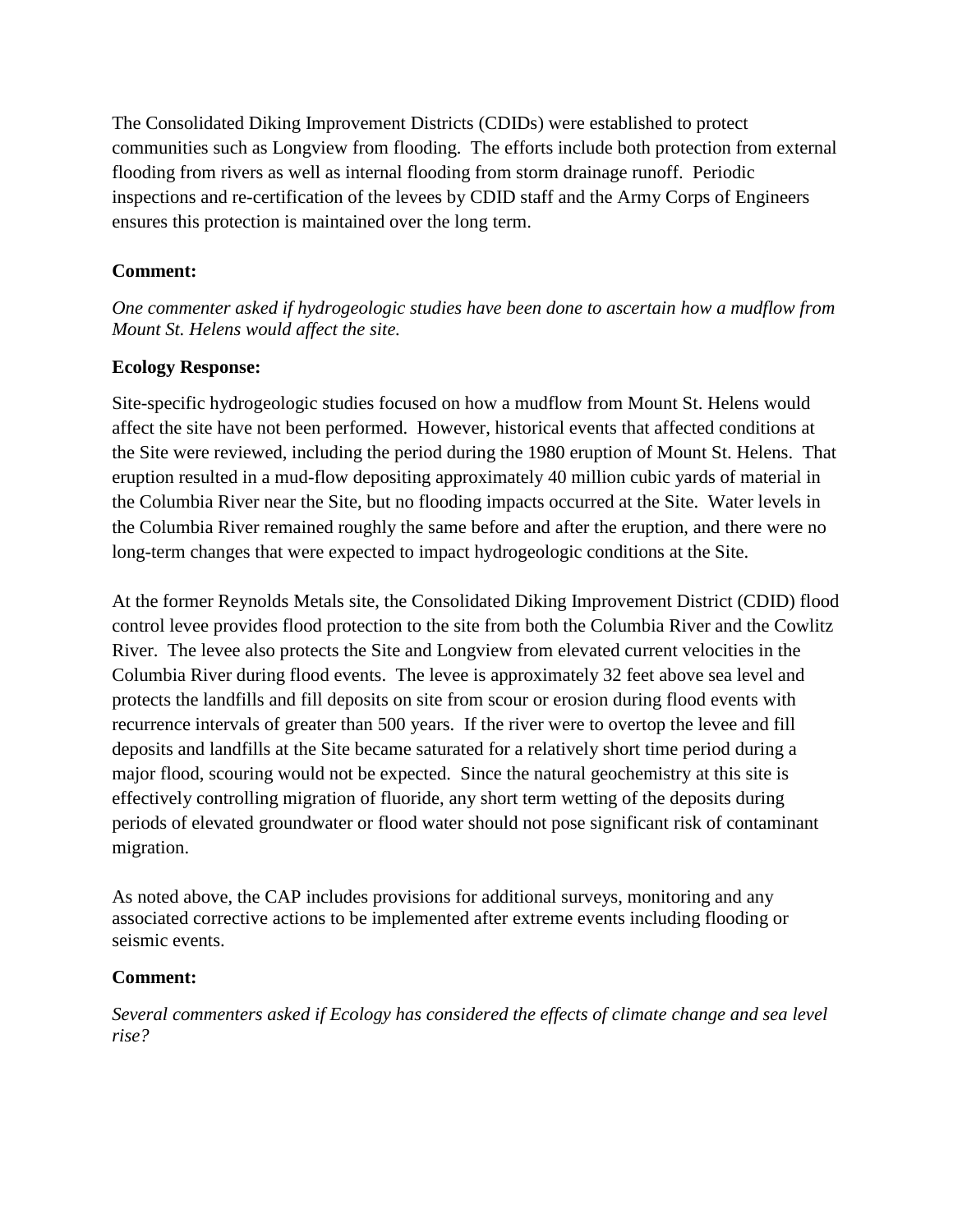#### **Ecology response:**

Ecology considers potential effects such as climate change and sea level rise when evaluating permanence, protectiveness and long-term effectiveness of cleanup alternatives. Climate change could potentially affect the Site by increasing or decreasing rainfall, changing river flow patterns or by increasing sea levels and associated Columbia River levels. However, at this Site the potential for such changes does not affect Ecology's selection of a cleanup alternative.

Changes in rainfall would not be expected to impact the protectiveness of the selected cleanup action. The natural geochemistry at this site is already controlling migration of fluoride. The consolidation and capping of the deposits with low permeability caps will reduce infiltration relative to existing conditions, even if rainfall were to increase significantly.

Given existing development in the greater Longview/Kelso area, changes in river levels or river flows due to climate change or sea level rise would be addressed through regional flood control measures. Existing regional flood control systems are currently in place that protect the public safety of many of the residents of Longview and Kelso.

There are multiple dams and storage basins on the Columbia River which work together to regulate the flow of the river. The existing CDID levee near the Former Reynolds Metals Plant was constructed to be above the 100-year and 500-year flood elevations for the Columbia River. The CDID follows an operations and maintenance plan to manage stormwater and flooding emergencies. Annual inspections are performed to ensure structural integrity and conformance with federal standards, and the dike and levee system is federally re-certified every 10 years. To the extent that modifications to the system are required to address climate change impacts, implementation of these changes would be triggered through this re-certification process.

# **Comment:**

*One commenter asked if Ecology knows yet which Site Units will require an environmental covenant? Does the Black Mud Pond (BMP) already have a restricted deed filed with the county?*

# **Ecology Response:**

The site units (SUs) that will be subject to an environmental covenant following cleanup construction activities are SU1, SU2, SU6, and SU7 and the associated East and West Groundwater Areas. The Closed BMP Facility located in the northwest corner of the Site has an existing deed notice recorded at the Cowlitz County Auditor's Office.

# **Comment:**

*One commenter asked if any of the Site Units are lined.*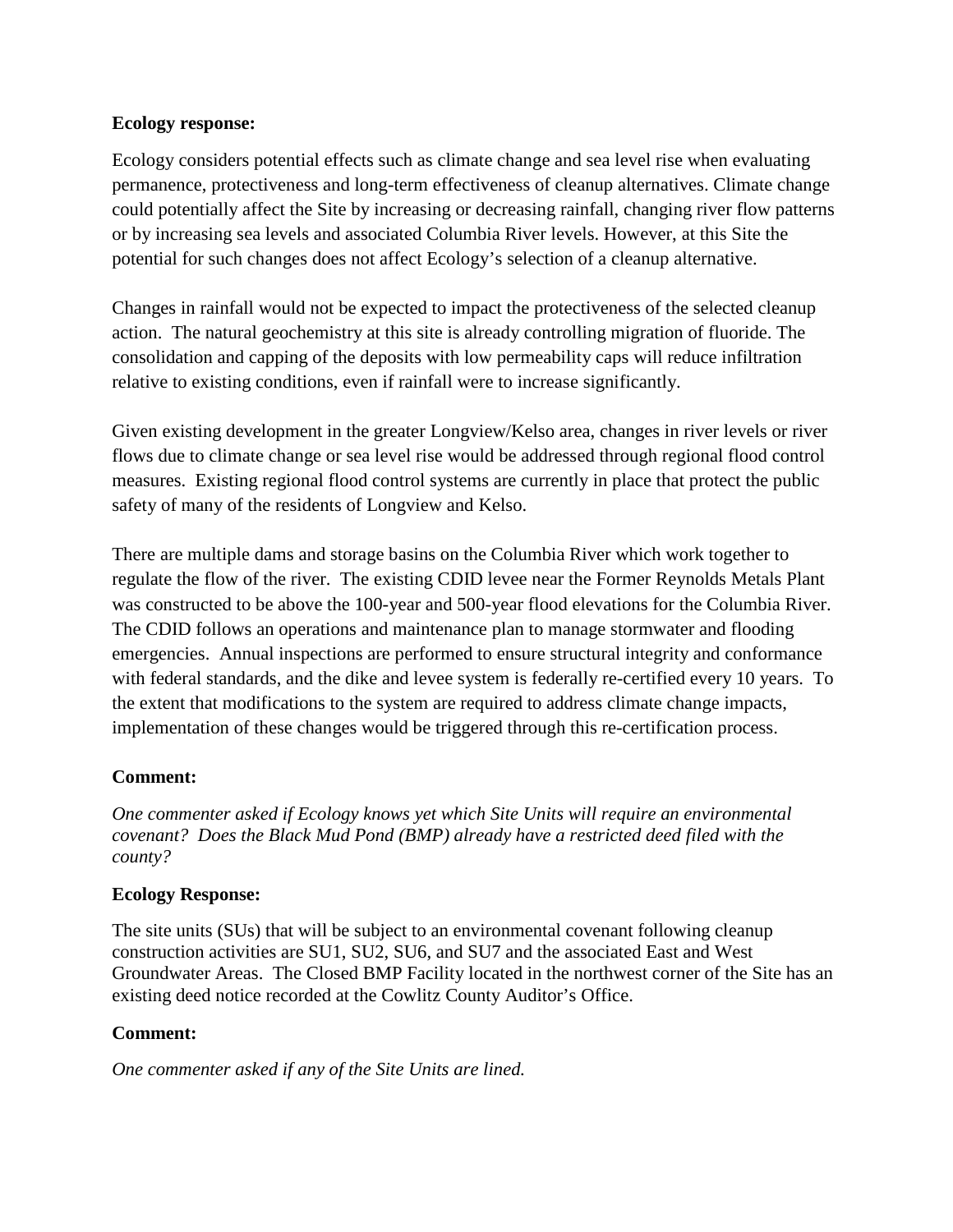#### **Ecology Response:**

The Closed BMP Facility was constructed in 1972 with a clay bottom liner and earthen dikes above ground. The BMP was closed in 1992 under the Dangerous Waste Regulations, Chapter 173-303 WAC, with a five foot thick multi-layer engineered cover. The other Site Units were constructed using on-site soils without additional liner materials.

#### **Comment:**

*One commenter asked how deep the fluoride is in groundwater?* 

#### **Ecology Response:**

Fluoride has been detected at elevated concentrations only within the shallow groundwater of the Upper Alluvium. The Upper Alluvium is a thick layer of silt and clay soils extending to depths of about 200 feet below the Site. Fluoride exceeding the Maximum Contaminant Level (MCL) has been detected in a well screened 23 to 33 feet below ground surface, but not at deeper depths. Fluoride levels have never exceeded the MCL in groundwater located within the groundwater of the Lower Alluvium. The thick layer of silt and clay soils over the Upper Alluvium, the upward groundwater gradients between the Lower Alluvium and the Upper Alluvium, and the natural properties of the Site soils all limit potential downward mobility of fluoride.

#### **Comment:**

*One commenter asked how deep the monitoring wells are? Is there a range?*

#### **Ecology Response:**

The groundwater monitoring wells used to investigate the site during the RI/FS are screened across a range of depths. The well network includes both wells screened in the shallow water table, and wells screened at deeper depths. The deepest monitoring well within the RI/FS well network is screened between 28 and 38 feet below ground surface. Fluoride concentrations have not exceeded the MCL in that well.

# **Comment:**

*One commenter asked if there will be a berm or some structure to keep the material in the site units together? With all of our rain in this area and over years and years, it seems these site units will eventually erode away.*

#### **Ecology Response:**

The caps over the two on-site consolidation areas will be engineered and designed to minimize erosion by constructing them with a gently sloping surface. Where necessary for stability, berms will be constructed beneath the sloped surface. The caps will also have an upper anti-erosion layer, consisting of soil with grass or alternately a graded gravel layer. The caps will be regularly inspected, surveyed for subsidence, and repaired when necessary.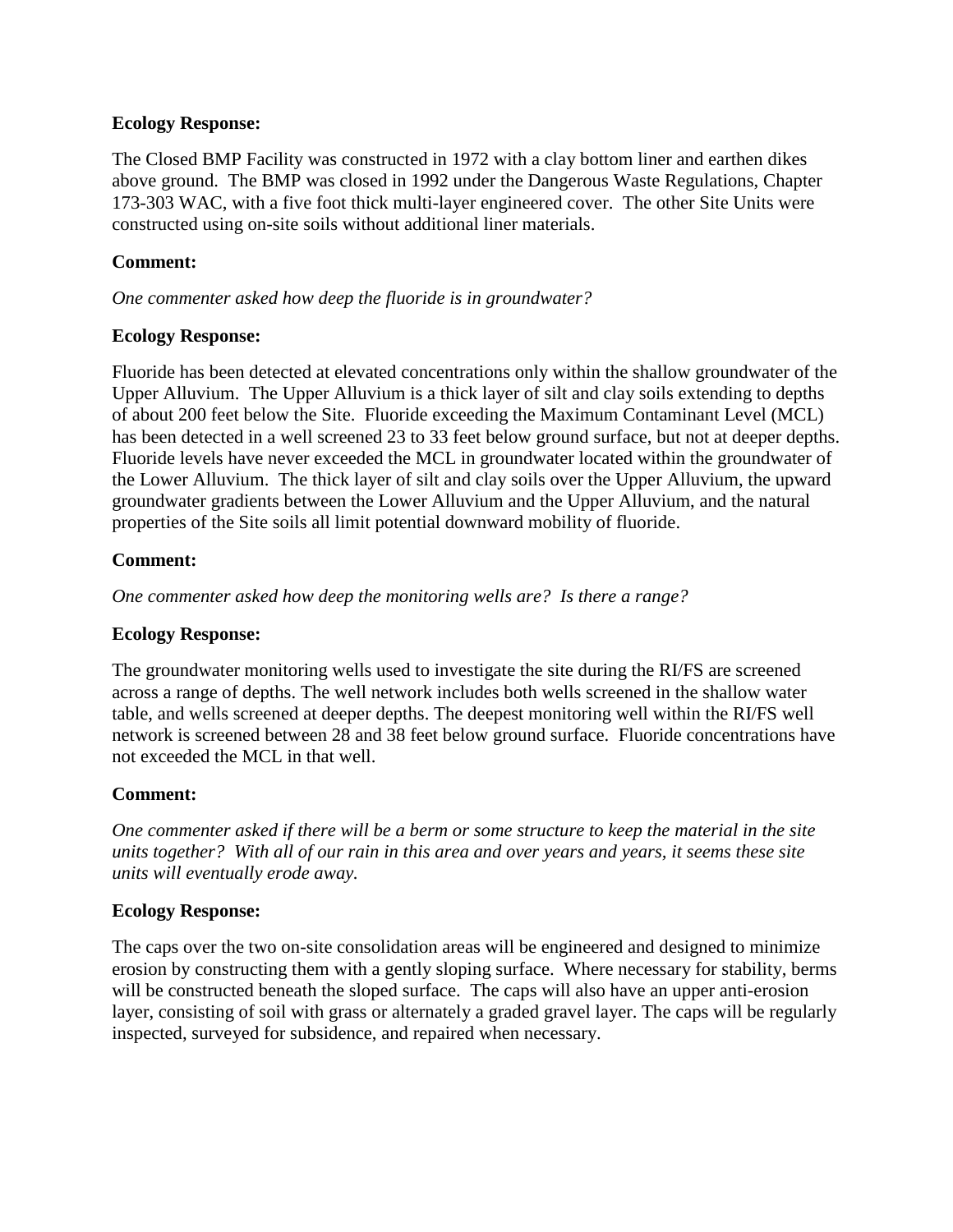# **Comment:**

*The \$1,644,000 set aside for long-term monitoring and O&M seems a small amount considering all of the variables that could happen through the years. Right now Millennium and especially Kristen Gaines have been in compliance and performed well as far as managing the property. What if Millennium is no longer the tenant and/or Alcoa sells the property? There would be a new tenant or owner. We've seen what happened with Chinook Ventures and the disaster they created when they were left to self-monitor this property. I suppose Ecology could hire professionals to perform all the monitoring, but that costs money. Also, will this dollar amount be able to cover all repairs, replacement and damages through the years? For how many years? Is there another alternative if this money runs out?*

#### **Ecology Response:**

The CD requires that the liable parties, including potential future owners of the Site, maintain financial assurance consistent with Ecology requirements. This amount is meant to cover anticipated maintenance and monitoring activities including reasonable contingencies. Ecology reviews the amount of financial assurance on an annual basis to check that it is sufficient to cover these costs. There is no set time limit for this financial assurance.

#### **Comment:**

*One commenter asked what the timeline of the cleanup will be from start to finish.*

#### **Ecology Response:**

The dredging and backfilling of Columbia River sediments was completed in November 2016. The contaminated sediment was taken to an offsite location near The Dalles, Oregon.

The engineering design for the upland cleanup will be submitted for Ecology review and approval in 2018. The upland cleanup activities are scheduled to commence in 2018 with initial soil removals in localized areas including SU 13. Construction in areas requiring federal permits will be initiated after receipt of those permits and will take approximately two years. This work is scheduled for late 2018-2019. Groundwater monitoring is anticipated to take many years before cleanup levels are met.

This is a large and complex site. The science, planning, engineering, permitting and legal work behind the cleanup takes time to do properly.

# **Comment:**

*One commenter notified the Department of Ecology that a number of proposed alternative actions and site units are located within the Columbia River Levee Right of Way. As such, all work within this area (SU1, SU2, SU10, and several monitoring wells) will require encroachment review by CDID No.1 and the Portland District US Army Corps of Engineers (USACE). Under the new Section 408 levee encroachment review rules, it is estimated that this process could take upwards of 6 months and will involve both a comprehensive technical and environmental review.*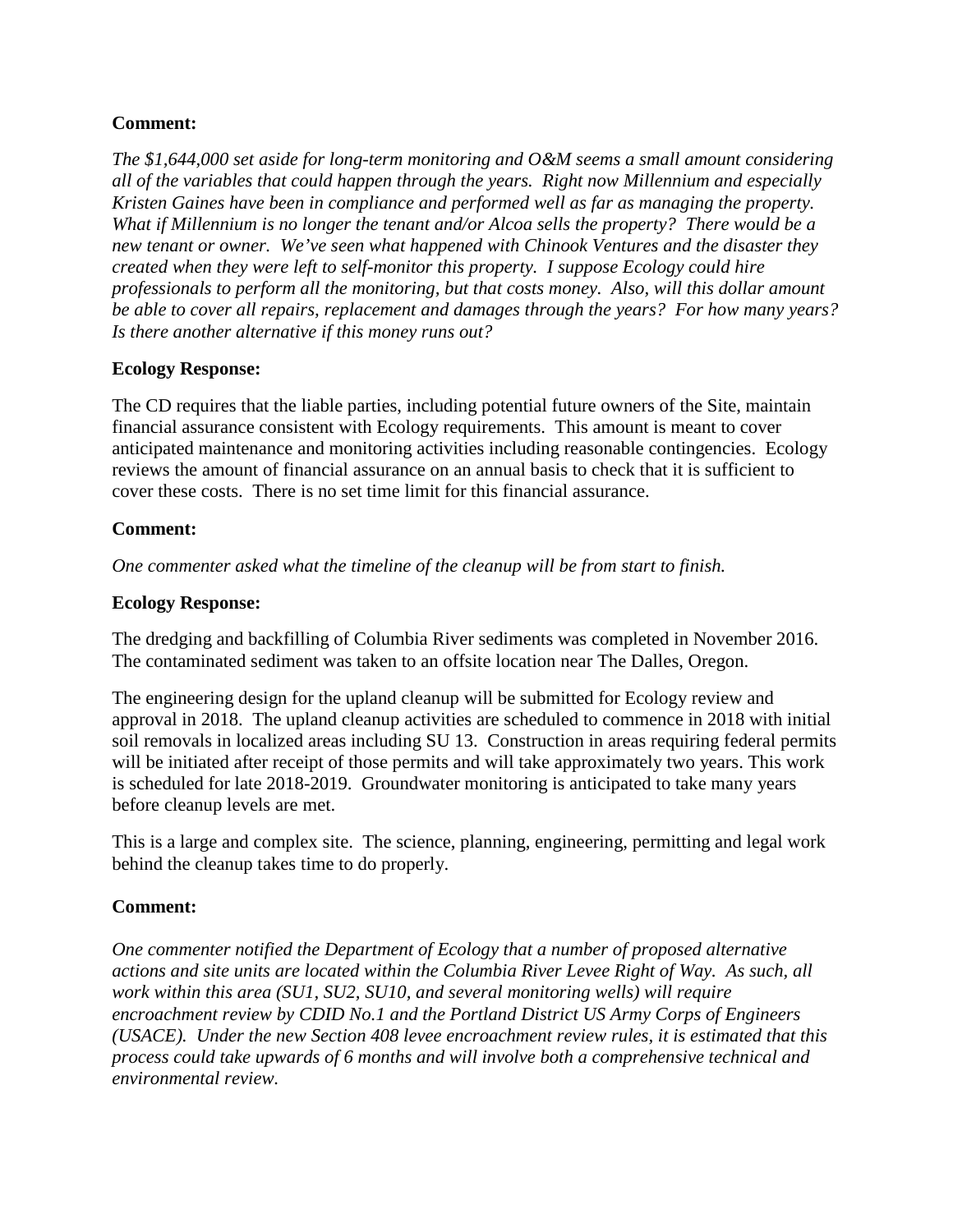#### **Ecology Response:**

Ecology is aware of the requirement for an encroachment review by the CDID No.1 and the Portland District US Army Corps of Engineers. This review will be done as part of the engineering design and permitting process for the cleanup action. Any comments from these entities will be reflected in the designs contained in the draft and final Engineering Design Reports.

#### **Comment:**

*One commenter wants Ecology to demand removal of contaminated river sediment during the 2016/2017 fish window even if permits haven't been issued.*

#### **Ecology Response:**

Ecology does not have the authority to demand removal of the contaminated sediments without first obtaining the necessary federal permits, unless leaving the sediments in place constitutes an emergency. Ecology amended the RI/FS agreed order in 2014 to expedite removal of the river sediment. Permitting took longer than initially expected but once NW Alloys and Millennium received the USACE permit, the work was completed in November 2016.

#### **Comment:**

*The Yakama Nation does not believe the proposed surface water cleanup level of 4 mg/L for fluoride is sufficiently protective of aquatic species in the Columbia River.*

#### **Ecology Response:**

Because neither the US Environmental Protection Agency nor Washington State has promulgated surface water quality criteria for the protection of aquatic life from fluoride, the state drinking water maximum contaminant level (MCL) of 4 mg/L for fluoride was initially chosen as the surface water cleanup level for discharges from the CDID ditches via the pump station. This cleanup level was believed to be sufficiently protective of aquatic life in the Columbia River during the infrequent and short duration discharges from the DCID ditches. The conceptual site model also did not indicate surface water discharges along the shoreline.

Based on the Yakama Nation comment, Ecology has reviewed additional information related to fluoride toxicity, pore water monitoring, bioassays, etc. and the Compliance Monitoring and Contingency Response Plan and CAP have subsequently been updated to reflect additional protective measures. One update to the plan includes setting a narrative surface water cleanup level of no adverse effects on the protection and propagation of fish and other aquatic life using bioassays to make this demonstration. A screening level of 1.8 mg/L fluoride was also set for pore water along the Columbia River shoreline and surface water in the CDID ditch.